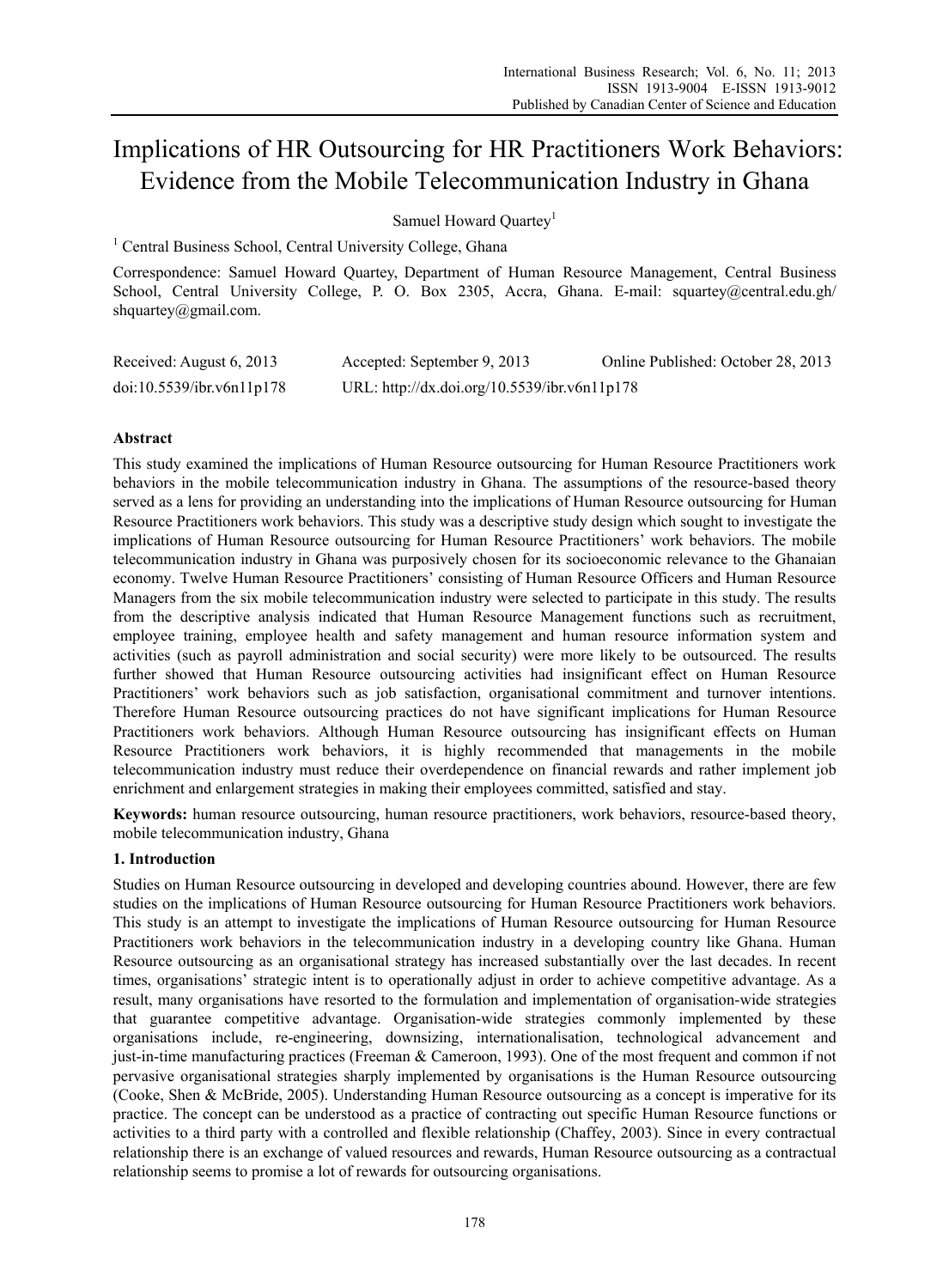Many have argued that organisations outsource their Human Resource Management functions for many reasons. Some scholars suggested that organisations outsource their Human Resource Management functions due to the need to cut cost, focus on core businesses, ensure greater business flexibility, increase speed and use specialized expertise (Cooke, 2005; Ward, 2004). Other researchers have also argued that the practice is vital for a number of strategic and operational reasons such as to increase capacity, improve quality, increase profitability, increase productivity and improve overall financial performance and growth (Bartlett, 2004; Farrell, 2004; Jasper, 2003). These underlining reasons constitute the motivation for Human Resource outsourcing practices in many organisations today. Apart from the reasons for outsourcing Human Resource Management activities, many researchers have argued that organisations are willing to outsource almost every activity that is transactional in nature. Armstrong (2003) indicated that the Human Resource Management functions that are mostly outsourced include; recruitment and selection, performance appraisal and management, reward or compensation management, health and safety, training and management development, change management and other administrative activities. More empirical evidences also exist to suggest that outsourcing HR functions are prevalent. A cross-national study by AMA (1997) suggested that many organisations have outsourced some of their Human Resources Management functions with an increasing trend in Europe, Asia and Africa.

The trend and growth of Human Resource (HR) outsourcing have indeed been greatly explored. Morgan (2001) argued that, in recent times, many multinational companies including the mobile telecommunication companies are well noted for Human Resource outsourcing practices. Due to the proliferation of Human Resource outsourcing practices, Wright (2008) predicted that the HR outsourcing market would be worth over \$160 billion by 2012. Since Wright's prediction, there has been an exponential growth in the use of external providers for Human Resource Management functions in almost every industry and country (Hirschman, 2000).

Human Resource outsourcing practices have now become very ubiquitous in the developing and developed economies (Sethi & Sethi, 2011). Consequently, the fastest growing business process outsourcing services in many countries today is the HR outsourcing (Dell, 2004). Nevertheless, Drucker (2002) argued that outsourcing the entire Human Resource administrative functions which ten years ago barely existed is now growing at a rate of 30% a year. The above observations suggest that Human Resource outsourcing in multinational companies is increasing exponentially and even so more rapidly in the telecommunication industry. These observations also support the predictions of Wright (2009) that activity of letting out Human Resource functions perhaps may never cease. Human Resource outsourcing (HRO) activities will continue to be part of business strategy for companies of all sizes, ownership and locations.

Besides the motivations, reasons, trend and growth of HR outsourcing practices as an organisation-wide strategy, few researchers and practitioners have actually questioned its implications for employees, particularly for those whose jobs are mostly at risk. That is, we know a lot about the motivations, reasons, trend and growth of Human Resource outsourcing practices but little do we know about the effect that Human Resource outsourcing practices have on employees in the Human Resource Departments in various telecommunication companies. The repercussions of Human Resource outsourcing are not only limited to unemployment issues (Engardio, 2006; Dobbs, 2004) but may also lead to several attitudinal and behavioral aberrations such as low employee commitment, job dissatisfaction and high employee turnover for employees (Marquez, 2007b; KPMG, 2006; Benson, 2002) which consequently affect the development and maintenance of psychological contract in those organisations (Kennedy, Holt, Ward & Rehg, 2002).

Recent studies have actually focused more on the business case for Human Resource outsourcing than on the human aspects of Human Resource outsourcing. These suggest that Human Resource outsourcing practices have several consequences for Human Resource Professionals (Leverett, Megley & Kamery, 2004). The above justifications are consistent with the suggestion of Purcell (1996) that we lack the research to make definite statements on the effect of Human Resource outsourcing on employees, particularly those whose jobs are outsourced. He further indicated that what has been conspicuously missing in much of the research is the insider's perspective. The voices of employees on how Human Resource outsourcing practices impact their work behaviours in their organisations. This study aims to fill this research gap by investigating the implications of Human Resource outsourcing for Human Resource Practitioners work behaviors in the mobile telecommunication industry in Ghana. In particular, this study seeks to address the following questions:

- Which Human Resource Management functions are more likely to be outsourced by the mobile telecommunication industry?
- What are the implications of Human Resource outsourcing for Human Resource Practitioners work behaviors in the mobile telecommunication industry?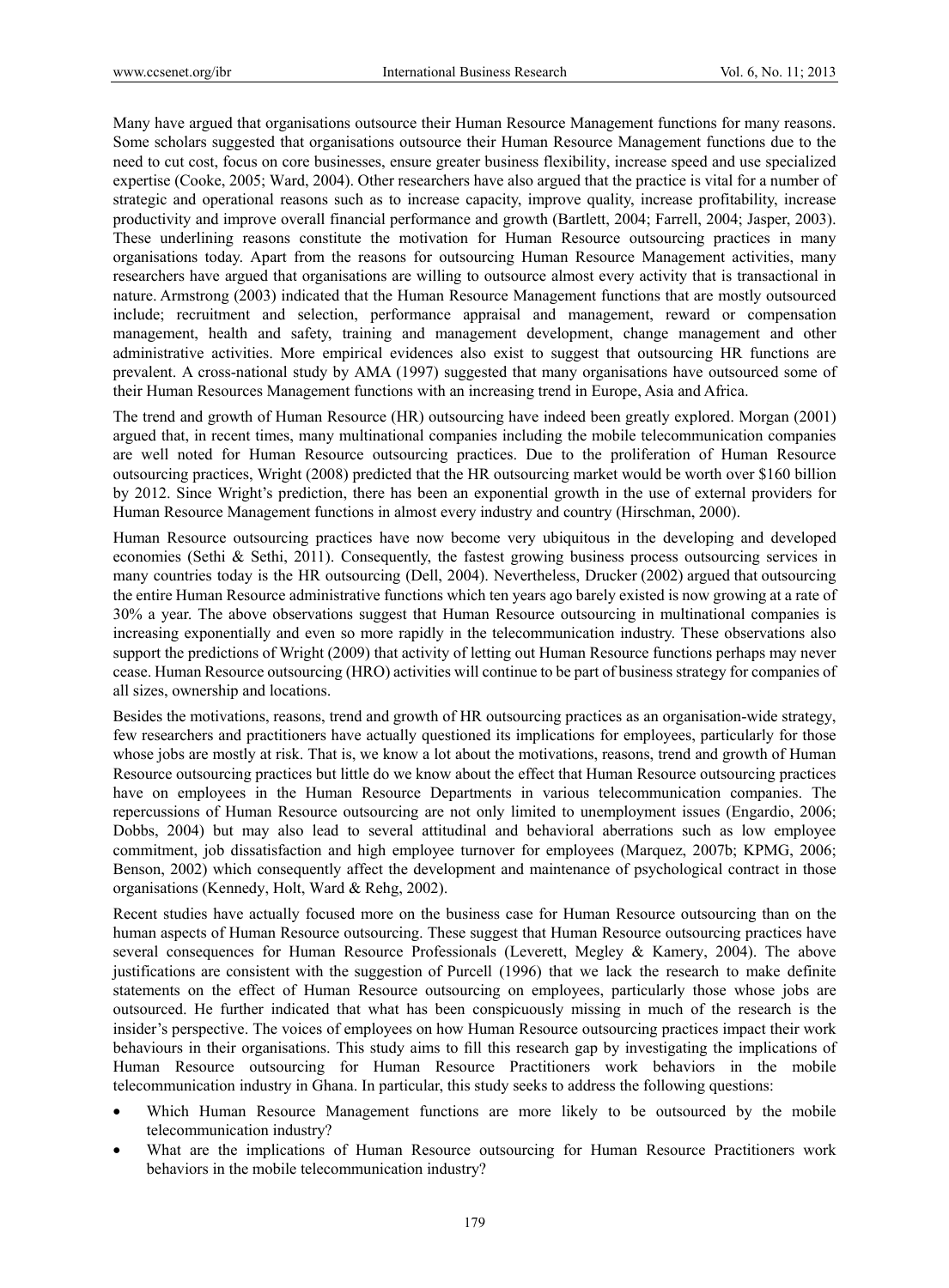# *1.1 Theoretical Perspectives on Human Resource Outsourcing*

Human Resource outsourcing suggests the practice of obtaining Human Resource Management services from an external vendors or consultancy firms (Brown & Wilson, 2005). Outsourcing Human Resource Management functions must be done within the context of controlled and flexible relationship. Empirical evidence exists to show that a controlled and flexible contractual relationship guarantees cost-effectiveness, quality and speed, otherwise, outsourcing organisations may not benefit from this contractual agreement of "buying" Human Resource Management services from an external party (Linder, 2004; Reed, 2001). It is expected that in any business transaction the "seller" must provide quality and speedy services at a reduced price (cost). Without reduced price, it would be a strategic business decision for outsourcing organisations to rather look inside for Human Resource Management services. In this case, Human Resource Practitioners in organisations are required to take the task of providing quality and speedy Human Resource Management services at a reduced cost. This is consistent with the position of Greer et al. (1999) that Human Resource outsourcing connote letting out Human Resource Management activities that would otherwise be performed in-house. Thus, most of these Human Resource Management services can be provided internally through capacity building (Greer et al., 1999).

Cooke et al. (2005) argued that organisations, practitioners and academics could apply both the resource-based and institutional-based theories when making Human Resource outsourcing decisions. This study focuses on the resource-based theory (RBT) to understanding how Human Resource outsourcing activity can best gain competitive advantage. The resource-based theory (RBT) is often used to shed light on the benefits and implications of HR outsourcing as well as the typologies of HR functions mostly and frequently outsourced (Klass, McClendon & Gainey, 2001). This theory was first propounded by Penrose (1959); then rediscovered by Wernerfelt (1984) and finally developed into a more robust theory by Barney (1991). The basic assumption of this theory is that organisations can gain competitive advantage by concentrating on their core internal resources (abilities, skills, knowledge, capabilities and competencies). These core internal strengths can be properly developed through internal investment than simply saying "where can we buy them". Barney (1991) has argued that organisations can achieve sustained competitive advantage by implementing those strategies that utilize their internal strengths which demand an appropriate level of response to their environmental opportunities while neutralizing their external threats and avoiding internal weaknesses. Arguably, it is strategically insufficient for organisations to outsource their Human Resource functions with the aim of building internal strengths. It is further recognized that responding to the environmental opportunities and threats through Human Resource devolution is cheaper in the short term but costly in the long term. Since the basic tenants of this theory are building capabilities and creating value, it would be extremely difficult for organisations to build internal capabilities and create value by losing its internal strengths, experts and their expertise through Human Resource outsourcing (Kakabadse & Kakabadse, 2002).

This theory argues that investing in strategic training and development can help build internal capabilities and capacities and create internal value rather than buying competencies and capabilities externally. Therefore, the ideology of out letting Human Resource services to external parties obviously may have implications for the corporate citizenship behaviors of employees such as organisational commitment, employee turnover, employee job involvement and job satisfaction. The above theoretical perspectives provide a lens for analyzing the implications of Human Resource outsourcing for Human Resource Practitioners work behaviors in the mobile telecommunication industry.

#### *1.2 Current Development in Human Resource Outsourcing in Ghana*

Business Process Outsourcing (BPO) has become a crucial part of service industries worldwide. This rapidly growing organisational strategy has not yet escaped most African countries. Business Process Outsourcing can be conceptualized as the transferability of business processes from an organisation to an external service provider (Duening & Click, 2005). One major Business Process Outsourcing activity that is greatly deployed by organisations is the Human Resource outsourcing. Subsequently, one African country where HR outsourcing is growing rapidly in size and numbers is Ghana (McCormick, 2011; Barnum, 2001). Consequently, Ghana is now considered as the number one destination for Human Resource outsourcing in Sub-Saharan Africa (Kearney, 2009) as well as and the thirteenth in the top outsourcing countries in the world today (Sourcingline, 2011). There are several factors responsible for the booming Human Resource outsourcing practices in Ghana. It is against this background that Hallard (2011) argues that Ghana has recently become an attractive destination for European and American Human Resource outsourcing firms because of its strategic position on the equator by sharing the same time zone with other developed countries. It is believed that this has contributed greatly to the huge foreign direct investments (FDIs) in Ghana.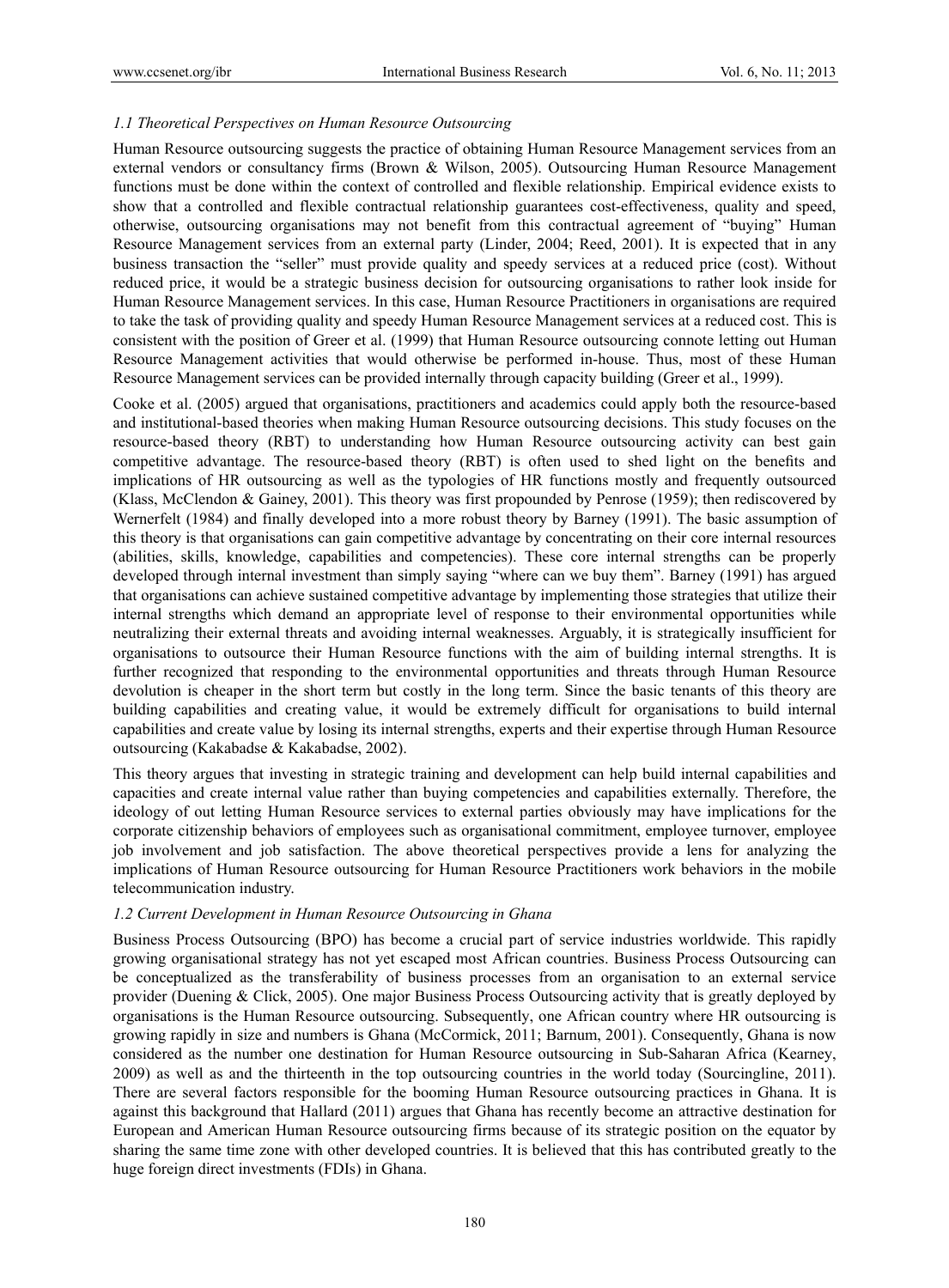Currently, Human Resource outsourcing is an evolving service industry in Ghana. However, with more and more mobile telecommunication companies looking to rationalize employees on their payroll sheets, the concept has now become a new buzzword. The country's socio-economic profile and stable democratic nature has drawn huge foreign direct investments including Human Resource outsourcing services (Babou, 2010; Kaufmann et al., 2008). The country is also considered as one of the friendliest countries in the world for foreign investors (Forbes Magazine, 2011). The low corporate tax rate of 15% compared to China (25%) and India (34%) has attracted a lot of foreign firms into the country (KPMG, 2009). The multilingual nature of the country has also increased the influx and growth of multinational and Human Resource outsourcing firms (Parveez, 2009).

Many have also argued that Ghana's huge investments in Information and Communication Technologies (ICTs) and internet infrastructures (Osiakwan & Foster, 2004); increasing access to broadband internet bandwidth (Malcom, 2006); stable electricity power grid and favorable regulatory environment (Ghana Energy Commission, 2005; Obour, 2010) have contributed to the growth of Human Resource outsourcing firms and activities in the country. Obviously, the above factors have attracted a lot of Human Resource outsourcing firms and mobile telecommunication firms into the country. Further, in terms of control and ownership, majority of the mobile telecommunication companies in Ghana are multinational companies from North America, United Kingdom and East Asian countries.

## *1.3 Outsourced Human Resource Management Functions*

Current arguments in Human Resource (HR) outsourcing literature have focused on which Human Resource functions are frequently and commonly outsourced instead of which Human Resource functions must be outsourced by organisations (Finn, 1999). Fortunately, the resource-based theory provides insight on which Human Resource functions must be outsourced. This theory suggests that outsourcing Human Resource functions must be underpinned by strategic reasons. According to this theory, whether the Human Resource functions outsourced are core or non-core, transformational or transactional, there is the need to create value for outsourcing organisations, employees, customers and investors (Ulrich, 1998). Recently, a lot of Human Resource functions are outsourced in many organisations. Several empirical evidence exist to suggests that benefits administration, recruitment, payroll, talent and human capital outsourcing, training and staff development and workforce consulting constitute the major HR functions that are mostly outsourced (Brown & Wilson, 2005).

Mahoney and Brewster (2002) and Eleanna and Papalexandris (2005) argued that many organisations outsource Human Resource activities such as recruitment and selection, training and development, pay and benefits, mergers and outplacement, performance appraisal systems, Human Resource planning, organisational climate and culture management activities. Armstrong (2003) argued that the wide range of different Human Resource functions that come under the heading of Human Resource outsourcing are training, recruitment, health and safety monitoring and advisory, employee welfare and counseling activities, payroll management and administration, specialist legal advisory services and performance management. Hall and Torrington (1998) also argued that training, management development, recruitment, selection, outplacement, health and safety, quality initiatives, job evaluation and reward strategies are more likely to be outsourced.

In addition, Datar (2003) and Maidment (2003) confirmed that the two most common and often outsourced HR activities are the recruitment and selection activities. A study by Hewitt Associates (2007) and Klaas et al. (2001) found that the most often outsourced HR functions are payroll administration, recruitment and selection, training and development, and performance management including the administrative functions of the Human Resource Departments. There are no universally accepted HR functions that must be outsourced. Empirical evidence exists to suggest that the five main Human Resource Management activities that are frequently outsourced include: attracting, developing, appraising, rewarding and retaining activities.

#### *1.4 Implications of HR Outsourcing for HR Practitioners Work Behaviors*

Despite the rising popularity of Human Resource outsourcing, the practice has several implications for employees. Literatures have found several implications of Human Resource outsourcing for employees' turnover. While some level of employee turnover is considered appropriate, high levels of employee turnover is simply unacceptable. Beechler and Woodward (2009) observed that the rate of employee turnover is rising due to job cuts as a result of increasing outsourcing activities. Tarique and Schuler (2010) also found that there is a dramatic increase of employee turnover between 30% and 50% among Professionals including Human Resource Professionals. Others have found that employees in the Human Resource Departments readily "jump the fence" for the reason of outsourced job duties. Kiplinger (2009) and Kennedy et al. (2002) found that Human Resource outsourcing creates higher levels of job dissatisfaction which subsequently lead to employees leaving their jobs.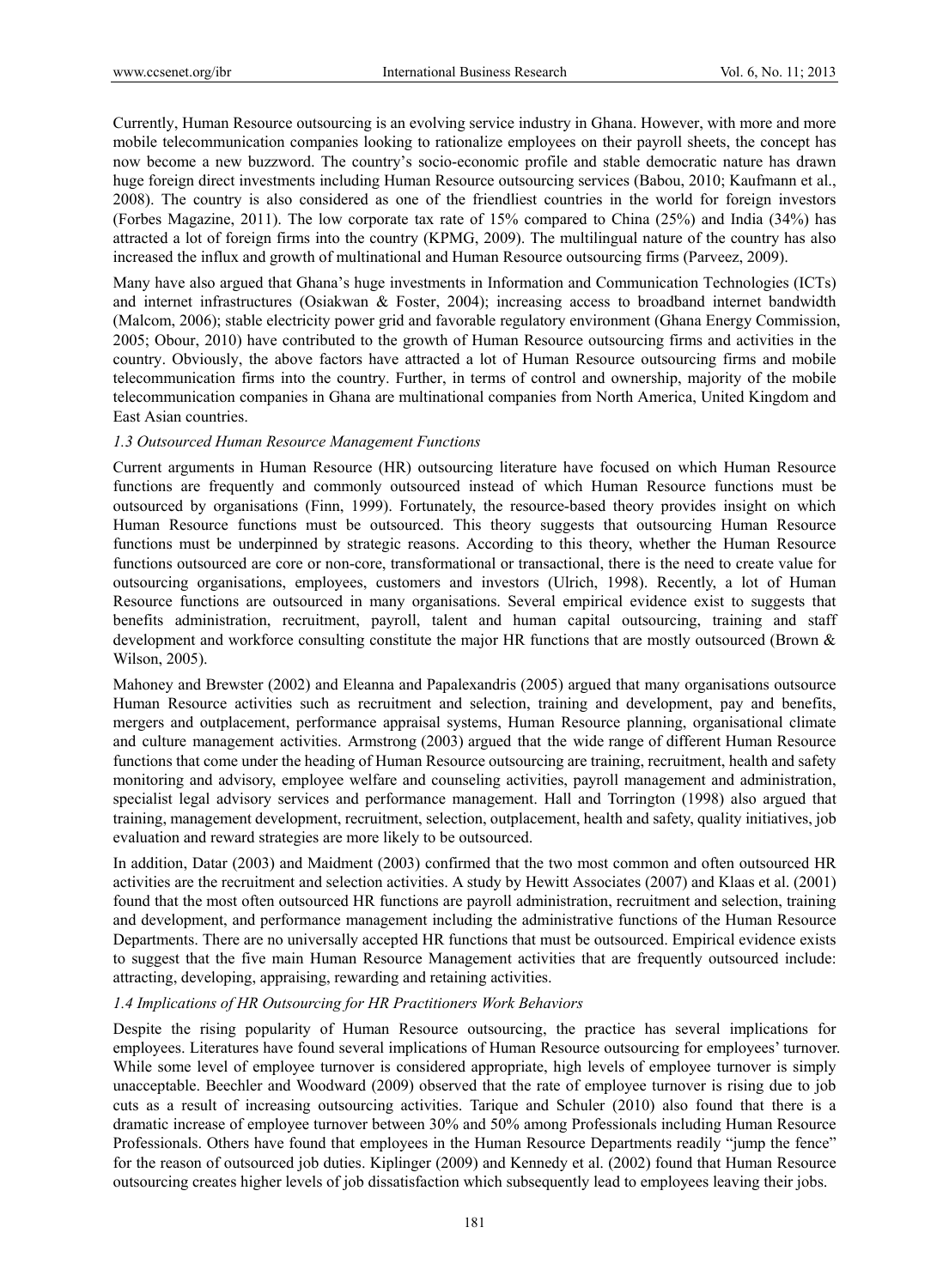In the same vein, Deery and Kinnie (2004) found that HR outsourcing creates minimal job security as many Human Resource Executives lose their jobs at the end of their employment contracts. Permanent employment contracts for Human Resource Officers have now become "a dream" to be achieved since casual employment contracts have now become acceptable employment standards (Crolius, 2006; Charna, 2004). Many outsourcing organisations also embark on structural changes which result in losing permanent employment opportunities with devastating consequences for their employees. Charara (2004) further argued that the overall economic benefits of Human Resource outsourcing disadvantage employees especially those whose jobs are outsourced. Human Resource outsourcing connotes a unilateral violation of psychological contract which eventually leads to employees feeling betrayed and subsequently leaving their employers (Baruch & Hind, 1999). In this study, turnover intentions are considered as the most consistent predictor of actual turnover (Barak, Levin, Nissly & Lane, 2006).

Human Resource outsourcing has serious implications for employees' job satisfaction. Declining levels of job satisfaction have been reported as another demerit of outsourcing Human Resource functions (Dessler, 2008; Ivancevich, 2007; Reilly & Williams, 2006). The idea and practice of Human Resource outsourcing is positively correlated with job dissatisfaction among employees (Kabst & Giardini, 2008). Several studies have also found that Human Resource outsourcing strategy is often characterized by low morale, job insecurity and low motivation which successively lead to job dissatisfaction (Kennedy et al., 2002; Cooper, 1999; Worrall & Cooper, 1997). Gregory (2005) explains that outsourcing creates culture of fear, anxiety, mistrust and disloyalty which eventually leads to job dissatisfaction. Studies by Cheng and Chan (2008) and Nelson et al. (1990) have found that there are lower levels of job satisfaction among Human Resource Managers and Human Resource Officers due to Human Resource outsourcing.

Empirical evidences exist to suggest that outsourcing Human Resource functions has been noted for its adverse effects on organisational commitment. These evidences also argued that organisational commitment whether affective, normative and calculative can be influenced by the increasing rate of "buying HR services" from an external agent. According to the literature, employees' commitments to their organisations have been partial and inconsistent as a result of losing their job roles (Tsui, Pearce, Porter & Tripoli, 1997) as a result of Human Resource outsourcing. According to Tsui et al. (1997) outsourcing reduces training and development activities which eventually reduce employee organisational commitment. Others have also argued that since outsourcing leads to mistrust between employees and their employers, such climate of untrustworthiness and insecurity create lower levels of organisational commitment (Lepak & Snell, 1999; Bigley & Pearce, 1998). Obviously, Human Resource outsourcing adversely affect the Human Resource Practitioners' commitments to their employer organisations (Lieven & De-Corte, 2008).

#### **2. Methodology**

#### *2.1 Sample and Data Collection*

The mobile telecommunication industry was the subject of the data collection. This industry is one of the most important industrial sectors of the Ghanaian economy. The industry was chosen for several reasons. The socioeconomic importance of the mobile telecommunication industry cannot be underestimated. The industry constitutes one of the fastest growing industries in the Ghanaian economy. The industry has contributed so much to the socioeconomic development of Ghana by way of employment, taxes and levies as well as foreign direct investments (GSS Annual Reports, 2010). State Industry Survey conducted by Ghana Statistical Service (GSS) reported that the annual taxes and levies of the industry was 10% (i.e., \$299 million dollars) of government revenue (GSS Annual Reports, 2010). The same survey showed that the industry employs 1.5 million workers and contributes 2% to GDP and accounts for 7% of national investments. Another State Industry Survey by the National Communications Authority (2012) indicates that the level of penetration for the industry was about seventy-four percent (74%). The mobile telecommunication industry serves approximately over 23 million customers across the whole country.

Recently, this industry is characterised by intense competition which requires huge internal capabilities through sound Human Resource Management practices. However, HR outsourcing as an organisation-wide strategy in this industry is largely under-researched in terms of its implications for Human Resource Professionals work behaviors. This study was a descriptive study which aimed at investigating the implications of Human Resource outsourcing for Human Resource Practitioners work behaviors in the mobile telecommunication industry. The study purposively selected the six major companies from the mobile telecommunication industry namely: Company A, Company B, Company C, Company D, Company E and Company F. These companies were invited to participate in the study and they agreed. The sample element consisted of employees in the Human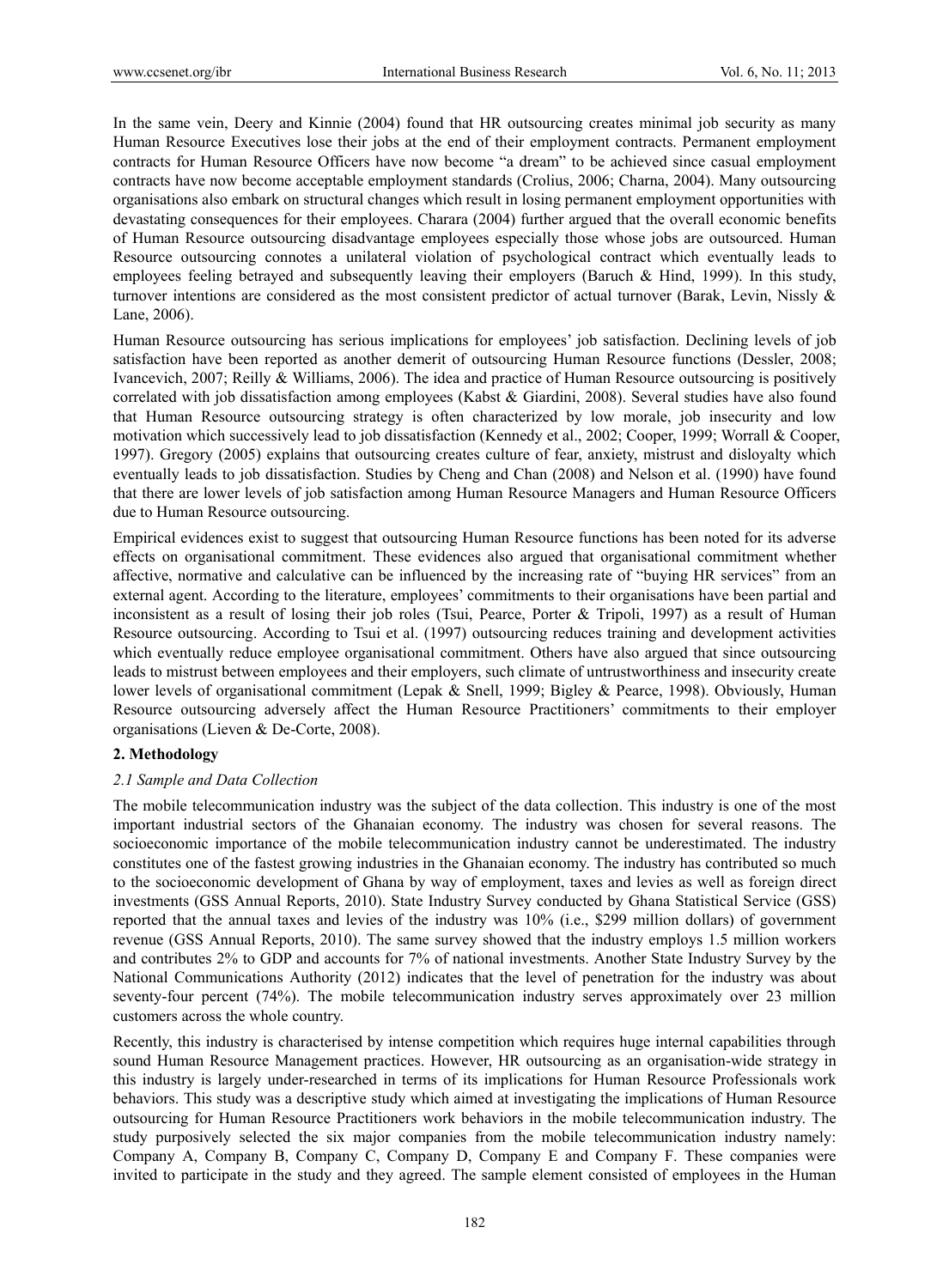Resource Departments in the mobile telecommunication industry in Ghana. Thus, randomly sampling technique was used to sample two (2) Human Resource Practitioners from each Human Resource Department in the mobile telecommunication industry. Categorically, they were Human Resource Officers and Human Resource Managers. This sampling technique was chosen because it offered each participant an equal chance of being selected for the study. The study used questionnaire as the data collection instrument. Therefore, questionnaires were distributed by personal visits to all the mobile telecommunication companies and their Human Resource Departments. Since the study concerns only employees in the Human Resource Departments, Human Resource Officers and Human Resource Managers were given the questionnaire to complete. Twelve questionnaires were returned within one month.

The data was analysed using descriptive statistics. The descriptive analysis provided the sample characteristics consisting of respondents' gender, age, education, tenure and professional category. The results showed that, 50% of the respondents were male while 50% were female. The average age of the respondents was 37.24 years and they have been working for their companies for an average of 3 years. Of the respondents, 33.3% were first degree holders while 58.3% had postgraduate degrees. Regarding their professional category, 50% of respondents were HR Officers while 50% were HR Managers.

#### *2.2 Measures*

Organisational commitment was measured using the organisational commitment scale developed by Porter, Steers, Mowday and Boulian (1974). Although this scale was criticized by O'Reilly and Chatman (1986) due to the overlap of some of the items, the selected items were properly edited and few items were removed to help meet the research objectives. The scale drew upon Angle and Perry's (1981) classification of commitment into two (2) namely the affective and calculative commitments. The affective commitment refers to employees' emotional attachment to their organisations whiles the calculative commitment refers to employees' economic analysis of their contributions as against the inducement given by their organisations (Gainey, 2003). Respondents' organisational commitment was measured using an 11 item scale ( $\alpha$  0.75). Using a five point scale (1-Strongly Disagree, 5-Strongly Agree) respondents rated their commitment to their organisations.

Turnover intentions were measured using Lyon's propensity to leave scale designed by Lyons (1981). This scale was thoroughly edited and few items removed. Respondents' intention to quit was measured using a 10 item scale ( $\alpha$  0.69). Using a five point scale (1-Strongly Disagree, 5-Strongly Agree) respondents rated their likelihood of staying at their current jobs or quitting their current jobs. Job satisfaction was also measured using the Macdonald and Macintyre's (1997) generic job satisfaction scale. Respondents' job satisfaction was measured using an 11 item scale  $(\alpha \ 0.82)$ . Using a five point scale (1-Strongly Disagree, 5-Strongly Agree) respondents rated their satisfaction with their current jobs. These scales were used because their reliability coefficients were high, with a reliability of 0.75 for organisational commitment, 0.69 for intention to quit and 0.82 for job satisfaction.

Further, respondents were asked to indicate whether their companies have outsourced any of the following HR functions: recruitment, selection, employee training, management development, employee health and safety and human resource information systems (including payroll administration and social security). According to the literature, these constitute some of the Human Resource Management activities that are more likely to be outsourced (Armstrong, 2003; Brown & Wilson, 2005).

#### *2.3 Data Analysis*

The response rate was 100% and a special attention was paid to the validity and reliability of the measures. The validity was controlled by examining the content and construct validity of the items and all results were satisfactory. With the help of the Statistical Package for Social Sciences (Version 17), descriptive statistics was used in analysing the data. Frequencies and percentages were helpful in presenting respondents personal characteristics such as gender, age, education, tenure and professional category. Mean values and standard deviations were also used for interpreting respondents' job satisfaction, turnover intentions and organisational commitment as a result of HR outsourcing. In the following sections, the results obtained in this study are provided in tables. Reliability in this study was tested using Cronbach's alpha. This method was chosen because it is the most commonly accepted method of assessing the internal consistency of a multi-item measurement scale and can help overcome problems that may arise from using other methods such as split halves and test-retest methods (Dillon, Madden & Firtle, 1990).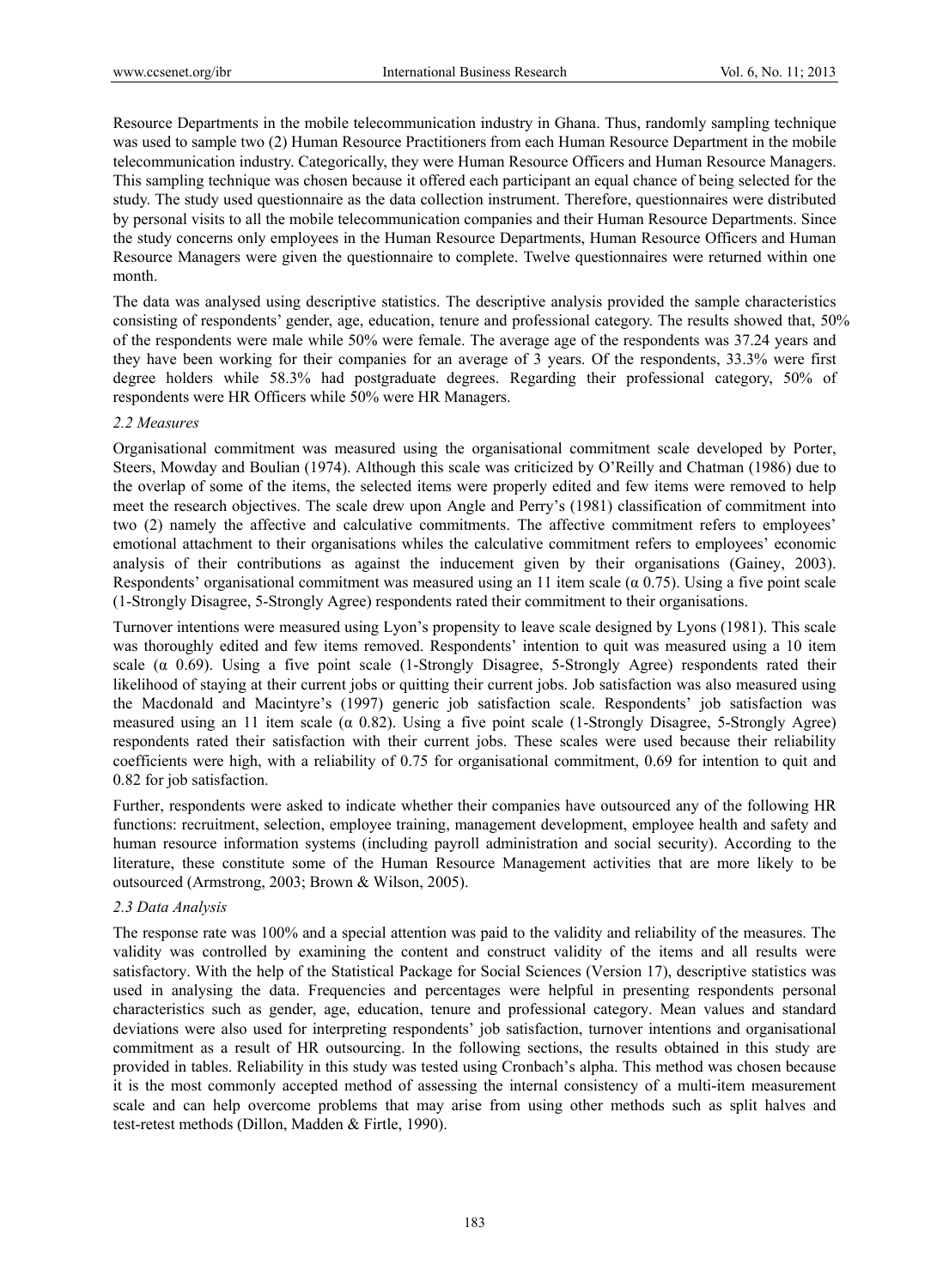#### **3. Results**

#### *3.1 Human Resource Management Functions Outsourced*

The results for Human Resource Management functions that are more likely to be outsourced by the mobile telecommunication industry are presented below in Table 1.

|  |  |  | Table 1. Outsourced human resource management functions |  |
|--|--|--|---------------------------------------------------------|--|
|--|--|--|---------------------------------------------------------|--|

| HR functions               | Frequency | Percentage $(\% )$ |
|----------------------------|-----------|--------------------|
| Recruitment                | 5         | 29.4               |
| Selection                  | 2         | 11.9               |
| Employee training          | 3         | 17.6               |
| Management development     |           | 5.9                |
| Employee health and safety | 3         | 17.6               |
| HR information system      | 3         | 17.6               |
| Total                      | 17        | 100                |

Source: Field data (2012).

As shown in Table 1, the results show that 29.4% of the respondents indicated that recruitment activities are more likely to be outsourced. The respondents further agreed that employee health and safety management (17.6%), employee training (17.6%) and human resource information system (17.6%) are also more likely to be outsourced by the mobile telecommunication industry.

#### *3.2 Implications of Human Resource Outsourcing for Human Resource Practitioners Work Behaviors*

The results regarding the implications of Human Resource outsourcing for Human Resource Practitioners work behaviors are presented in Table 2, 3 and 4 below. These results provide the implications of Human Resource outsourcing for Human Resource Practitioners work behaviors such as organisational commitment, job satisfaction and turnover intentions.

| Responses                                   | N  | Mean | <b>SD</b> |  |
|---------------------------------------------|----|------|-----------|--|
| Proud to be part of the company             | 12 | 3.58 | 1.38      |  |
| Uphold and defend the vision and objectives | 12 | 4.17 | .39       |  |
| Do anything to stay in the company          | 12 | 3.17 | 1.19      |  |
| Feel loyal to the company                   | 12 | 1.83 | 1.11      |  |
| Good company to work for                    | 12 | 3.75 | .75       |  |
| Good place to work                          | 12 | 3.83 | .72       |  |
| Proud to belong to my department            | 12 | 4.25 | .45       |  |
| Morale in the company is high               | 12 | 3.00 | 1.28      |  |
| Not much to gain by staying here            | 11 | 1.91 | 1.04      |  |
| Never considered moving to another company  | 12 | 2.67 | 1.15      |  |
| Glad to work in this company                | 12 | 3.83 | .83       |  |

Table 2. Mean and standard deviation regarding organisational commitment

Source: Field data (2012).

As can be seen in Table 2, the results show that Human Resource outsourcing has an implication for Human Resource Practitioners' organisational commitment. According to the results, there is a significant difference between the mean scores and standard deviations for almost all the items relating to Human Resource Practitioners'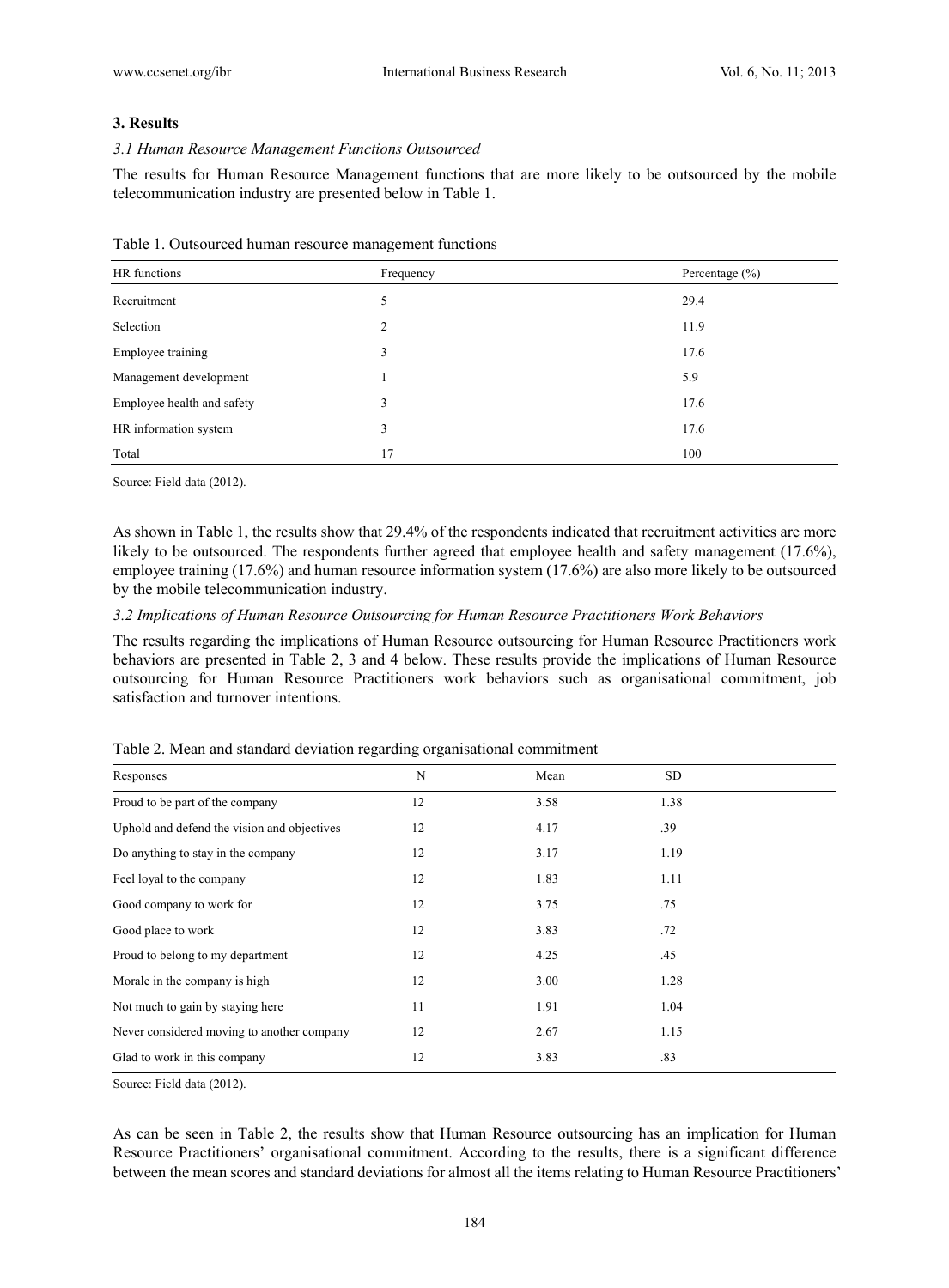organisational commitment. The results further revealed that there is a significant difference between the mean score and standard deviation for employees being proud to belong to their companies (M=3.17, SD=1.19). Significance difference also exist between the mean score and standard deviation for employees who were proud to belong to their various departments (M=3.58, SD=1.38). These results imply that Human Resource outsourcing does not have significant impact on Human Resource Practitioners' organisational commitment.

| Responses                                | N  | Mean   | <b>SD</b> |  |
|------------------------------------------|----|--------|-----------|--|
| I enjoy my work all the time             | 12 | 3.67   | 1.07      |  |
| My job is interesting and challenging    | 12 | 3.8333 | .94       |  |
| Satisfied with my job                    | 12 | 3.58   | 1.24      |  |
| I am noticed when I do good job          | 12 | 3.42   | 1.08      |  |
| Understand my job expectations           | 12 | 4.00   | .74       |  |
| Feel my colleagues treat me with respect | 12 | 4.08   | .67       |  |
| Feel my views count in my department     | 12 | 4.0    | .69       |  |
| Job uses my skills and knowledge         | 12 | 3.92   | .90       |  |
| Doing a worthwhile job                   | 12 | 3.75   | .87       |  |
| I feeling accomplished                   | 12 | 3.83   | 1.03      |  |
| Supervisor gives me help                 | 11 | 3.73   | 1.10      |  |

| Table 3. Mean and standard deviation regarding job satisfaction |  |  |  |  |  |  |  |
|-----------------------------------------------------------------|--|--|--|--|--|--|--|
|-----------------------------------------------------------------|--|--|--|--|--|--|--|

Source: Field data (2012).

Table 3 shows the results regarding the implications of HR outsourcing for HR Practitioners' job satisfaction. As can be seen in Table 3, there is a significant difference between the mean scores and the standard deviations for almost all the items for job satisfaction. The results revealed that there is a significant difference between the mean score and standard deviation for employees being satisfied with their jobs (M=3.58, SD=1.24). There is also a significance difference between the mean score and standard deviation for employees who feel their jobs use their skills and knowledge (M=3.92, SD=0.90). This means that Human Resource outsourcing does not have significant impact on Human Resource Practitioners' job satisfaction.

|  |  | Table 4. Mean and standard deviation regarding turnover intentions |
|--|--|--------------------------------------------------------------------|
|  |  |                                                                    |
|  |  |                                                                    |

| Responses                                  | N  | Mean | SD   |
|--------------------------------------------|----|------|------|
| Want to quit my current job                | 12 | 3.17 | 1.34 |
| My job is not secure                       | 12 | 3.00 | 1.21 |
| Happy about the nature of my work          | 12 | 3.00 | 1.21 |
| Happy about my salary                      | 12 | 3.00 | 1.28 |
| Stressed with my work                      | 11 | 3.09 | 1.14 |
| Working hours unsatisfactory               | 12 | 3.00 | 1.35 |
| Working environment is unsatisfactory      | 12 | 3.17 | 1.27 |
| Internal pressures are causing me to leave | 12 | 2.83 | 1.27 |
| I Feel redundant in my Department          | 12 | 2.17 | 1.11 |
| I cannot meet my expectations              | 12 | 2.33 | 1.44 |

Source: Field data (2012).

Table 4 shows the results regarding the implications of Human Resource outsourcing for Human Resource Practitioners' turnover intentions. As can be seen in Table 4, there is a significant difference between the mean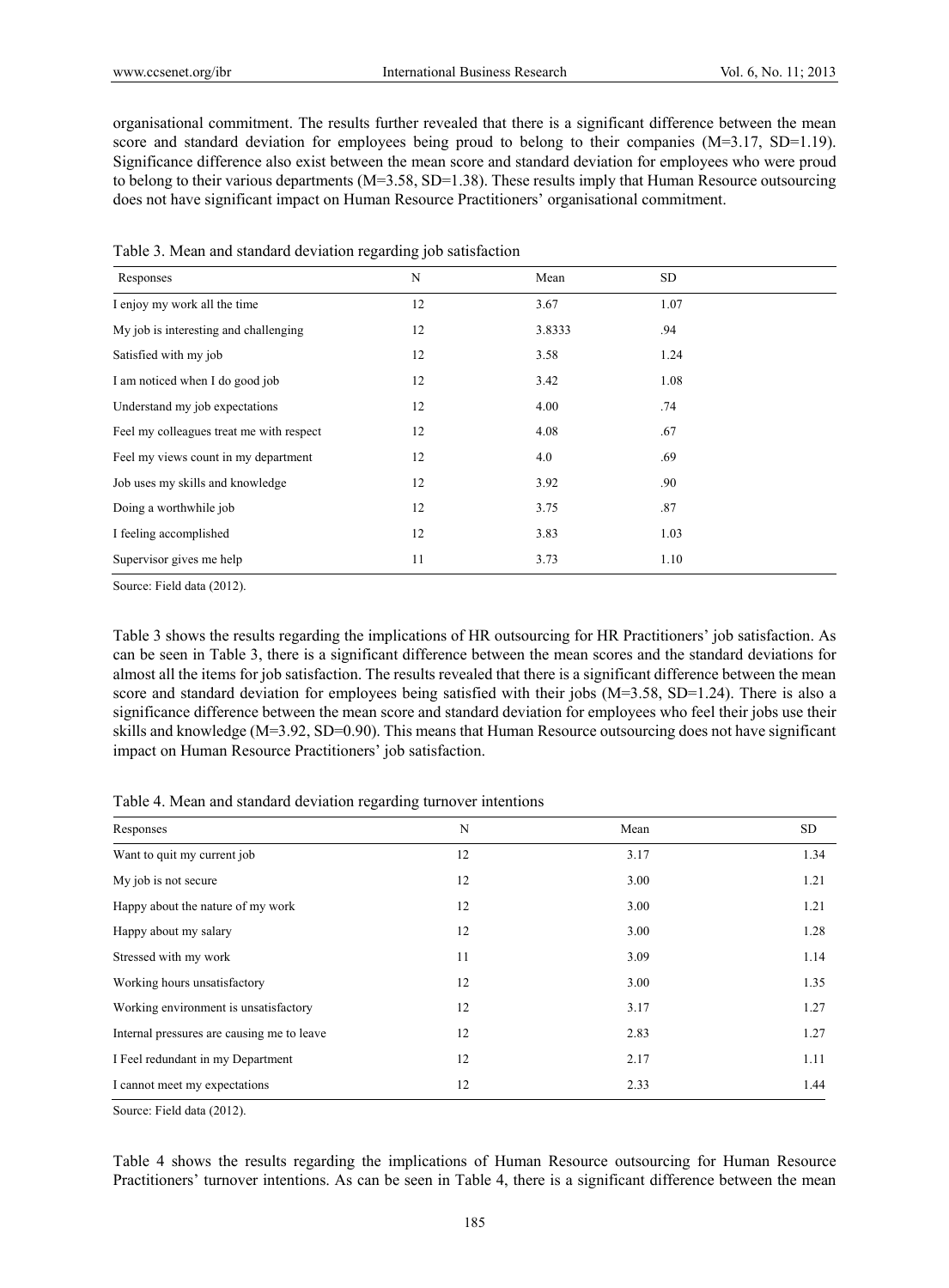scores and the standard deviations for almost all the items for turnover intentions. The results indicated that there is a significant difference between the mean score and standard deviation for employees who want to quit their jobs (M=3.17, SD=1.34). A significance difference also exist between the mean score and standard deviation for employees who also feel redundant in their departments as a result of HR outsourcing activities (M=2.17, SD=1.12). This suggests that Human Resource outsourcing does not have significant impact on Human Resource Practitioners' turnover intentions.

## **4. Discussion**

This study investigated the implications of Human Resource outsourcing for Human Resource Practitioners work behaviors in the mobile telecommunication industry in Ghana. The study also tried to identify the Human Resource Management functions that are more likely to be outsourced and the implications of Human Resource outsourcing for Human Resource Practitioners' work behaviors such as organisational commitment, job satisfaction and turnover intentions. According to the findings, firms in the mobile telecommunication industry are more likely to outsource their recruitment activities as well as employee training, employee health and safety management and human resource information system activities. This finding is consistent with the findings from previous studies like Armstrong (2003), Datar (2003), Maidment (2003), Vernon et al. (2000), and Hall and Torrington (1998) who had similar findings to suggest that recruitment activities, employee training, employee health and safety and human resource information system activities (such as payroll administration and social security) are more likely to be outsourced. This finding is likely to suggest that many mobile telecommunication companies consider these Human Resource Management activities as time consuming and expensive to provide internally. Possible explanation may also be that these companies may want to outsource these Human Resource Management functions in order to concentrate on core businesses and thus depend on external expertise for these services (Cooke et al., 2005).

Although unpredictable, the findings also suggested that Human Resource outsourcing activities do not have significant impact on Human Resource Practitioners' organisational commitment. This finding is quiet surprising and inconsistent with previous findings from (De-Corte & Lieven, 2008; Lepak & Snell, 1999; Bigley & Pearce, 1998) who highlighted lower levels of organisational commitment among employees as a result of Human Resource outsourcing. The findings suggested that Human Resource Practitioners are still committed to their current employers even though some of their core jobs are being outsourced. However, it is possible that Human Resource Practitioners exhibit partial and inconsistent commitment to their employer organisations in order to keep their jobs (Tsui, Pearce, Porter & Tripoli, 1997). Outsourcing alone may not constitute the ground for lower levels of organisational commitment among employees. Probably, the increasing unemployment situation among graduates may explain why employees are still committed to their employers despite the perceived implications of Human Resource outsourcing.

Contrary to the expectations, this study found that outsourcing Human Resource Management activities does not lead to job dissatisfaction among HR practitioners. The present finding suggests that Human Resource outsourcing does not have significant impact on Human Resource Practitioners' job satisfaction as many employees are still happy about their working conditions and consequently satisfied with their jobs. However, this finding is inconsistent with the previous findings that low levels of job satisfaction exist among employees as a result of Human Resource outsourcing activities (Kabst & Giardini, 2008; Dessler, 2008; Ivancevich, 2007; Reilly & Williams, 2006). This finding provides insight into thinking that perhaps these mobile telecommunication companies rely heavily on extrinsic motivational strategies than intrinsic motivation to make employees satisfied. Since unemployment is increasingly exponentially in many economies, it is possible also that employees' would want to keep their jobs by exhibiting positive feelings toward their employers and jobs.

The study further found that Human Resource outsourcing activities do not have significant impact on Human Resource Practitioners' turnover intentions. This finding demonstrates that outsourcing Human Resource Management activities does not lead to employees' quitting their jobs.

According to this finding, many Human Resource Practitioners' are still interested in working with their current employers despite the increasing rate of Human Resource outsourcing in their firms. This finding is also inconsistent with the findings from the previous studies that high levels of turnover intentions are associated with Human Resource outsourcing (Beechler & Woodward, 2009; Tarique & Schuler, 2010; Charara, 2004; Dobbs, 2004; Deery & Kinnie, 2004; Kiplinger, 2009; Kennedy et al., 2002; Nelson et al., 1995). However, due to the increasing global unemployment, graduates are not willing to lose their jobs just because some of their roles are outsourced. More importantly, it is imperative to note however that these findings are not context-free. The findings from this study need to be considered in the Ghanaian context. It is believed that national context with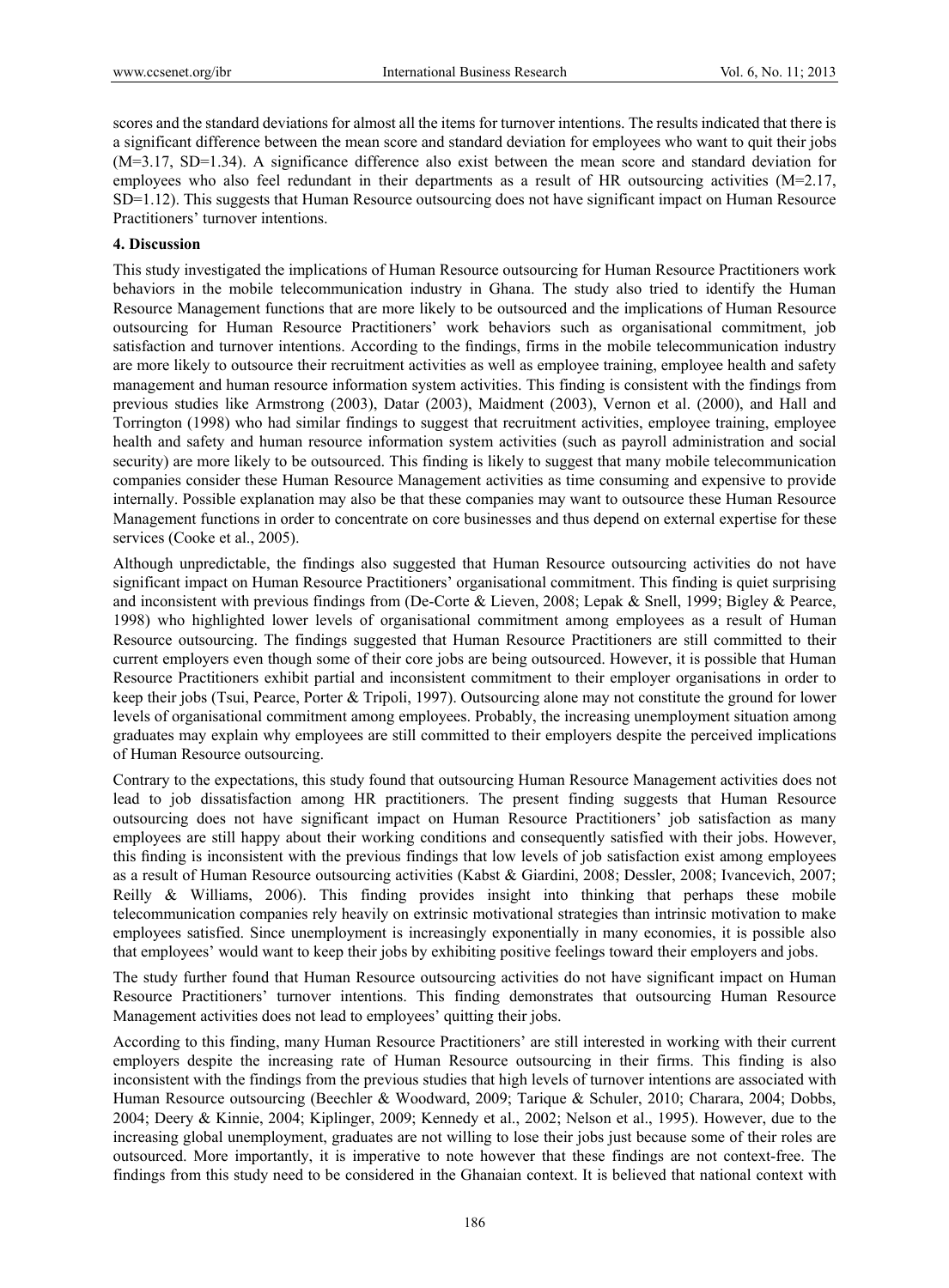its cultural values and beliefs may moderate the effect of Human Resource outsourcing activities on employees' attitudinal and behavioral outcomes (Beauregard & Henry, 2009).

Particularly, Spector et al. (2007) argued that national cultures can affect the intensity of the relationships between organisational practices and their effects on job satisfaction, organisational commitment and turnover intentions. As a collectivist culture, Ghanaians are more inclined toward building a sense of belonging which may not permit unnecessary intentions to quit among employees. These cultural values and beliefs together with graduates' unemployment may reinforce some level of organisational citizenship behaviors. Therefore, these findings must be considered in the context of the current global economic crisis. Further, the unemployment among graduates makes employees willing to accept any employment conditions established by employers. In addition, it is observed that high unemployment rates may discourage bad organisational citizenship behaviors such as high levels of turnover intentions, low levels of organisational commitment and job satisfaction among employees. Consequently, the exponential growth of Human Resource outsourcing may not necessarily lead to negative organisational citizenship behaviors among Human Resource Practitioners.

#### **5. Conclusion**

This study has made several contributions to the current literature about the resource-based theory (RBT) of the firm as well as the Human Resource outsourcing. The resource-based theory provided a theoretical lens for examining the implications of Human Resource outsourcing for Human Resource Practitioners work behaviors. This was vital if a better understanding was to be developed about the implications of Human Resource outsourcing for Human Resource Practitioners. This study has contributed to closing the literature gap in Human Resource outsourcing in Ghana. The study has provided enough evidence that recruitment, employee training, employee health and safety management and human resource information system activities are more likely to be outsourced by mobile telecommunication firms. It was also evident that Human Resource Practitioners job satisfaction, organisational commitment and turnover intentions are not greatly influenced by Human Resource outsourcing activities alone. The study explains that the global economic crisis with its increasing unemployment and financial crises as well as the differences in national cultures can moderate the impact of Human Resource outsourcing activities for Human Resource Practitioners work behaviors.

At the practical level, this study has several managerial implications since the findings provide understanding for those management decisions required to support and facilitate positive organisational behaviors. First, although Human Resource outsourcing activities did not have any significant impact on Human Resource Practitioners work behaviors, management teams must commit to reinforce positive employee work behaviors through both intrinsic and extrinsic motivational factors. Second, firms in the mobile telecommunication industry must focus on internal investment on their Human Resources. This is because commitment to invest in strategic training and development build sufficient internal strengths for distinctive and sustained competitive advantage. This is because internal skills, knowledge, abilities and capabilities when built can create value which underpins the assumptions of resource-based theory.

Like every research, this study has its own limitations. One obvious limitation of a descriptive survey methodology is that the results are based on self-reports which may bias the findings. Qualitative research methodologies could have provided a better understanding of the results since quantitative data alone may provide limited understanding of employee work behaviors. Finally, the sample size was small and moreover this research is industry-specific and country-specific which limit the generalisation of the results to other industries and countries. These limitations can be addressed in future studies. It would be interesting for future research to use qualitative research methodologies to provide better understanding of Human Resource outsourcing and employee work behaviors. This would help elicit in-depth information about Human Resource outsourcing and Human Resource Practitioners work behaviors from the target population. Future line of research could also conduct a longitudinal study that examines the changes in employee commitment, job satisfaction and intention to quit as a result of Human Resource outsourcing over a period of time. Finally, future researchers might investigate how national cultures and national economic situations mediate the impact of Human Resource outsourcing on Human Resource Practitioners' work behaviors.

#### **References**

- American Management Association. (1997). Outsourcing: The AMA survey. *AMA Research Report*. New York: AMA.
- Angle, H. L., & Perry, J. L. (1981). An empirical assessment of organizational commitment and organizational effectiveness. *Administrative Science Quarterly, 26*(1), 1–14. http://dx.doi.org/10.2307/2392596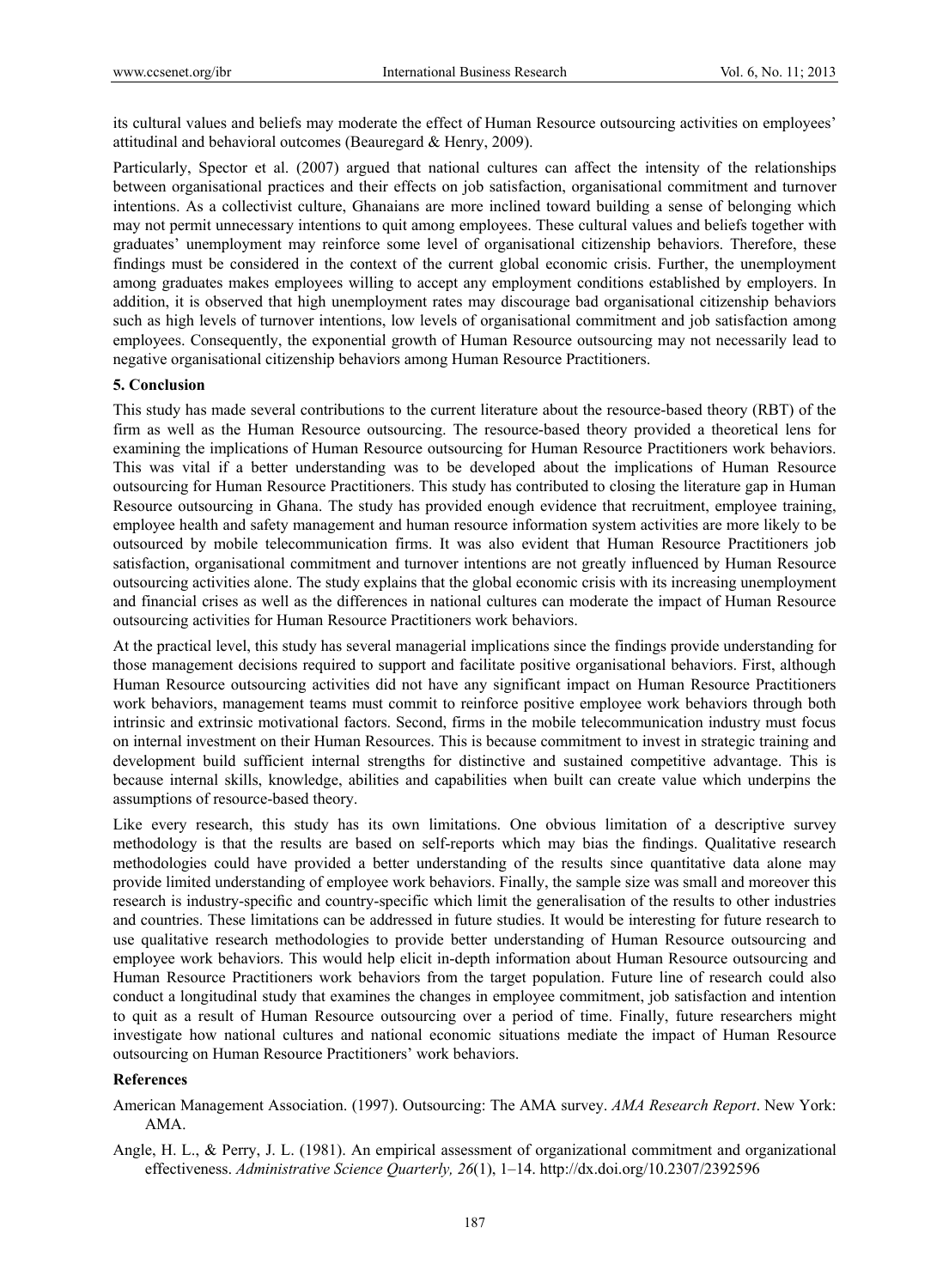- Armstrong, J. S. (2001). *Principles of forecasting: A handbook for researchers and practitioners*. United States of America: Kluwer Academic Publishers. http://dx.doi.org/10.1007/978-0-306-47630-3
- Armstrong, M. (2003). *A handbook of human resource management practices* (9th ed.). London: Kogan Page.
- Armstrong, M. (2006)*. A hand book of human resource management practices* (10th ed.). London: Kogan Page.
- Kearney, A. T. (2009). *The shifting geography of offshoring*. Chicago, IL: AT Kearney Inc.
- Babou, C. A. (2010). Decolonization or national liberation: Debating the end of British colonial rule in Africa. *The ANNALS of the American Academy of Political and Social Science, 632*(1), 41–54. http://dx.doi.org/10.1177/0002716210378647
- Barak, M. E., Levin, A., Nissly, J. A., & Lane, C. J. (2006). Why do they leave? Modeling child welfare workers turnover intentions. *Children and Youth Services Review, 28*, 548–577. http://dx.doi.org/10.1016/j.childyouth.2005.06.003
- Barney, J. B. (1991b). The resource-based view of a strategy: Origins, implications and prospects. *Journal of Management, 17*, 197–211. http://dx.doi.org/10.1177/014920639101700107
- Barnum, S. N. (2001). Network security-guarding against the digital age bad guys. *ABN Ambro Investment Analysis Report.*
- Bartlett, B. (2004). How outsourcing creates jobs for American. *National Center for Policy Analysis*.
- Baruch, Y., & Hind, R. (1999). Perpetual motion in organizations: Effective management and the impact of the new psychological contracts on survivor syndrome. *European Journal of Work and Organizational Psychology, 8*(2), 295–306. http://dx.doi.org/10.1080/135943299398375
- Beauregard, T. A., & Henry, L. C. (2009). Making the link between work-life balance practices and organizational performance*. Human Resource Management Review, 19*, 9–22. http://dx.doi.org/10.1016/j.hrmr.2008.09.001
- Beechler, S., & Woodward, I. C. (2009). The global war for talent. *Journal of International Management, 15*, 273–285. http://dx.doi.org/10.1016/j.intman.2009.01.002
- Benson, J., & Littler, C. (2002). Outsourcing and workforce reductions: an empirical study of Australian organizations. *Asia Pacific Business Review*, *8*(3), 16–30. http://dx.doi.org/10.1080/713999154
- Brown, D., & Wilson, S. (2005). *The black book of outsourcing: How to manage the changes, challenges and opportunities*. New York: John Wiley & Sons, Inc.
- Chaffey, D. (2003). *E-business and e-commerce management: strategy, implementation and practice.* Harlow: Financial Times Prentice Hall.
- Charara, J. (2004). Impact of outsourcing lasts years. *People Management, 2*(4), 15–18.
- Cheng, G. H. L., & Chan, D. K. S. (2008). Who suffers more from job insecurity? A Meta-Analytic review. *Applied Psychology: An International Review, 57*(2), 272–303. http://dx.doi.org/10.1111/j.1464-0597.2007.00312.x
- Cook, J., & Wall, T. (1980). New work attitude measures of trust, organizational commitment and personal need non-fulfillment. *Journal of Occupational Psychology, 53*, 39–52. http://dx.doi.org/10.1111/j.2044-8325.1980.tb00005.x
- Cook, M. F. (1999)*. Outsourcing human resource function: Strategies for providing enhanced HR services at lower cost.* New York: AMACOM.
- Cooke, F. L., Shen, J., & Mcbride, A. (2005). Outsourcing human resources as a competitive strategy? A literature review and an assessment of implications. *Human Resource Management, 44*(4), 413–432. http://dx.doi.org/10.1002/hrm.20082
- Cooper-Harkim, A., & Viswesvaran, C. (2005). The construct of work commitment: Testing an integrative framework. *Psychological Bulletin, 131*(2), 241–259. http://dx.doi.org/10.1037/0033-2909.131.2.241
- Crane, D. (1999). Renewed focus on financial performance. *Outsourcing Journal*. Retrieved from http://www.Outsourcing-Journal.com/issues/
- Crolius, R. W. (2006). America's workforce crisis. *American Ceramic Society, 2*, 8.
- Datar, R. (2003). BPO adoption in Asia Pacific: A demand-side perspective. *Gartner Research.*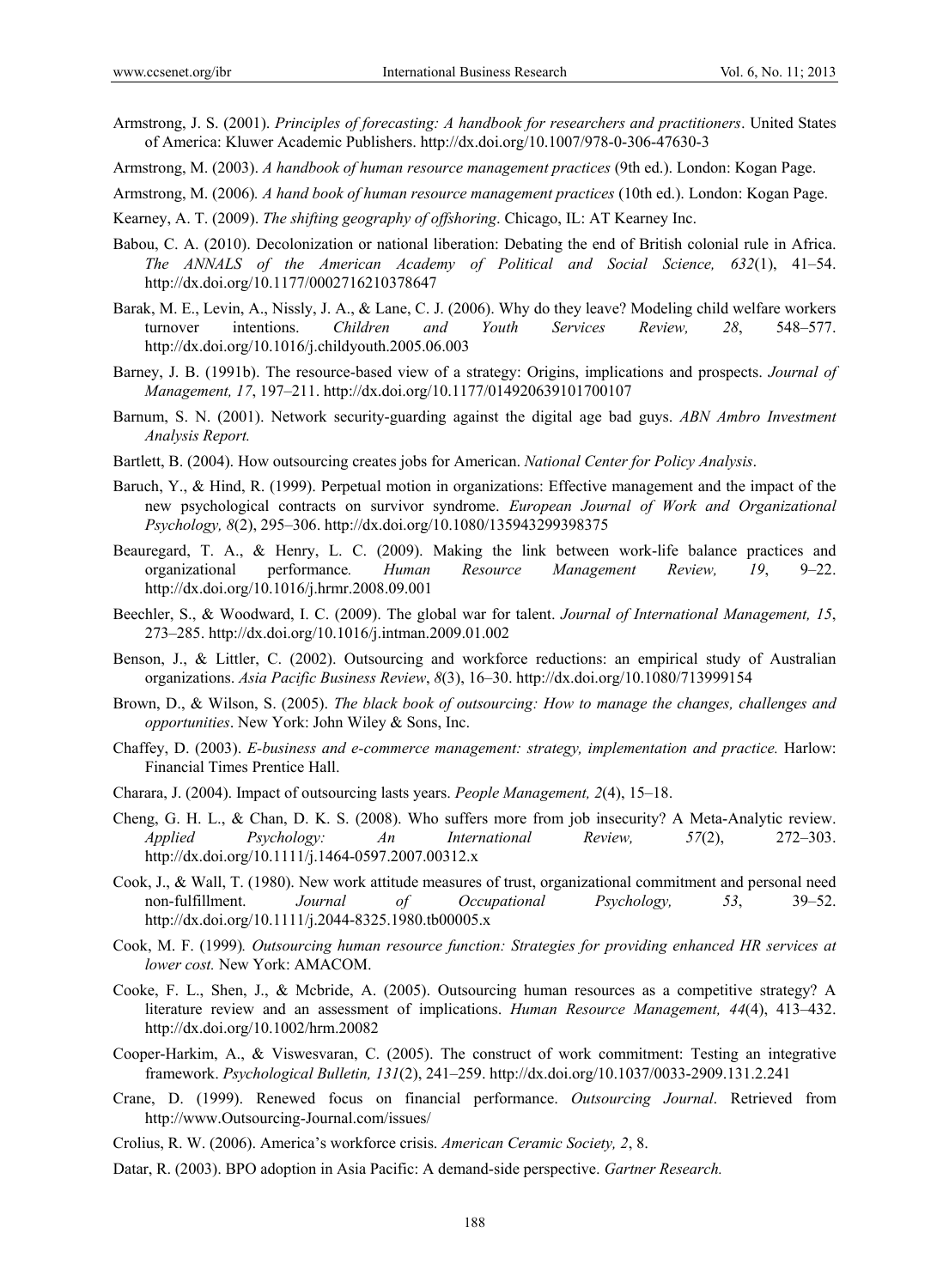- Deery, S., & Kinnie, N. (2004). Introduction: The nature and management of call centre work. In Deery, S., & Kinnie, N. (Eds.), *Call centres and human resource management: A Cross National Perspective* (pp. 1–22). Basingstoke: Palgrave Macmillan.
- Dell, D. (2004). *HR outsourcing: Benefits, challenges and trends.* New York: The Conference Board.
- Dessler, G. (2008). *Human resource management* (25th ed.). Singapore: Pearson Prentice Hall.
- Dobbs, L., & Wadhwani, S. (2004). Is outsourcing killing jobs? *Optimize,* 19–21.
- Drucker, P. F. (2002). *Managing in the next society*. New York: St. Martin's Press.
- Duening, T. N., & Click, R. L. (2005). Essentials of business process outsourcing. Retrieved May 13, 2011, from http://www.wiley.com/WileyCDA/WileyTitle/productCd-0471655775.html http://dx.doi.org/10.1002/9781118386279
- Dillon, R. W., Madden, J. T., & Firtle, H. N. (1993). *Essentials of Marketing Research*. Irwin Homewood, Boston.
- Eleanna, G., & Papalexandris, N. (2005). Outsourcing of human resource management service in Greece. *International Journal of Manpower, 26*(94), 382–396.
- Engardio, P. (2006). The future of outsourcing: How it's transforming whole industries and changing the way we work. *Business Week*, *39*(69), 50–58.
- Farrell, D. (2004). A richer future for India. *The MeKinsey Quarterly*. Retrieved from http://www.mckinseyquarterly.com/article\_page.aspx?ar=1440&L2+7&L 3=10&srid=6&g
- Finn, W. (1999). The ins and outs of human resources. *Director*, *53*, 66–67.
- Forbes Magazine. (2011). *The world's friendliest countries.* Retrieved July 10, 2011, from http://blogs.forbes.com/bethgreenfield/2011/04/08/the-worlds-friendliest-countries/
- Freeman, S. J., & Cameron, K. S. (1993). Organizational downsizing: A convergence and reorientation framework. *Organization Science*, *4*, 10–29. http://dx.doi.org/10.1287/orsc.4.1.10
- Gainey, T. W. (2003). The outsourcing of training and development: Factors impacting client satisfaction. *Journal of Management, 29*(2), 207–229. http://dx.doi.org/10.1177/014920630302900205
- Ghana Energy Commission. (2005). *Strategic national energy plan (2005-2025)*. Retrieved June 26, 2010, from http://www.energycom.gov.gh
- Ghana Statistical Service. (2010). Ghana's economic performance (2009) in figure. *Government Report: Accra: Ghana Statistical Service.*
- Ghana Telecommunications Report. (2012). Retrieved from http://www.marketresearch.com/Business-Monitor-International-v304/Ghana-Telecommunications-Q4-657 4272/
- Greer, C., & Youngblood, S. A. (1999). *Human resource management outsourcing: make or buy decision.*  Department of Management, College of Business Administration, University of Texas at Arlington.
- Haines, R. (2009). Organizational outsourcing and the implications for human resource management. In Collings, D. G., & Wood, G. (Eds.), *Human resource management: A critical approach*. Oxon: Routledge.
- Hall, L., & Torrington, D. (1998). The human resource function: The dynamics of change and development.
- Hallard, K. (2011). *The advent of nearsourcing.* Retrieved July 11, 2011, from http://www.outsourcingyearbook.com/wpcontent/uploads/./oy2011\_04\_13.pdf
- Hewitt Associates. (2007). *LLC SWOT Analysis*. 1–8.
- Hirshman, B., Cords, R., & Hunter, B. (2005). Strategic direction. *Airline Business, 21*(10), 59. Retrieved July 11, 2011, from http://www.bpovoice.com/profiles/blogs/is-ghana-the-next-bpo-hotspot
- Human Resource Outsourcing Survey Report. (2004, July). 12–34.
- Ivancevich, J. M. (2007). *Human resource management* (2nd ed.). New York: McGraw-Hill.
- Jasper, W. (2003). Your job may be next. *The New American*, *19*(5), 28–29.
- Kabst, R., & Giardini, A. (2008). Recruitment process outsourcing (translated title): Eine Szenariostudie zur Akzeptanz von Outsourcing-Maßnahmen in Der Personalauswahl [Electronic Version]. *Zeitschrift für Personal for schung*, *22*(4), 370–388.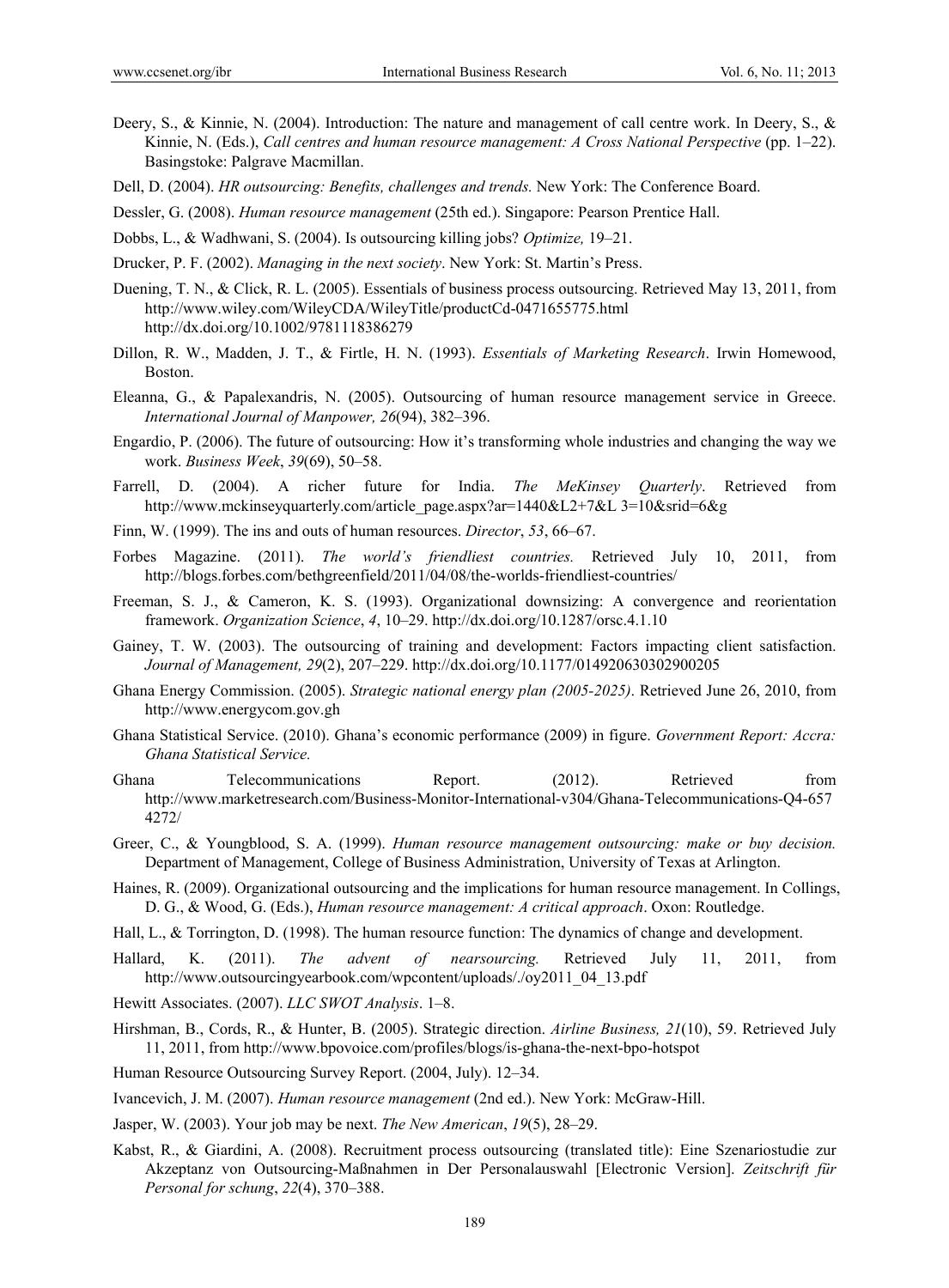- Kakabadse, N., & Kakabadse, A. (2002). Trends in outsourcing: Contrasting USA and Europe. *European Management Journal, 20*(2), 189–198. http://dx.doi.org/10.1016/S0263-2373 (02)00029-4
- Karen, B., & Gregory, G. (2004). Sourcing strategies for the transnational organization. *Journal of International Human Resource Management*, *8*(4).
- Kaufmann, D., Kraay, A., & Mastruzz, M. (2008). *Governance matters VI: Aggregate and individual governance indicators: 1996–2006*. Retrieved July 10, 2011, from http://info.worldbank.org/governance/wgi/pdf/govmatters6.pdf http://dx.doi.org/10.1596/1813-9450-4654
- Kennedy, J. F., Holt, D. T., Ward, A. W., & Rehg, M. T. (2002). The Influence of outsourcing on job satisfaction and turnover intentions of technical managers. *Human Resource Planning, 25*(1), 23–31
- Kiplinger's Personal Finance. (2009). *On the job and feeling guilty*, September, 5–8.
- Klaas, B. S., McClendon, J. A., & Gainey, T. W. (2001). HR outsourcing and its impact: The role of transaction costs. *Personnel Psychology, 52*, 113–136. http://dx.doi.org/10.1111/j.1744-6570.1999.tb01816.x
- KPMG International. (2006). *Asian outsourcing: The next wave*. Australia: The Economist Intelligence Unit Ltd.
- Lepak, D. P., & Snell, S. A. (1999). Virtual HR: Strategic human resources in the 21 century. *Human Resource Management Review, 24*, 31–48.
- Leverett, H. M., Megley, J. E., & Kamery, R. H. (2004). Outsourcing evolution and effect on the U.S. economy. *Proceeding of the Academy of Legal, Ethical and Regulatory Issues, 8*(2), 175–180.
- Lievens, F., & De Corte, W. (2008). Development and test of a model of external organizational commitment in human resources outsourcing. *Human Resource Management*, *47*(3), 559–579. http://dx.doi.org/10.1002/hrm.20232
- Linder, J. C. (2004). Transformational outsourcing. *Sloan Management Review*, 45(2), 52–58.
- Lyons, T. F. (1981). Propensity to leave scale of 1971. In Cook, J. D., Hepworth, S. J., Wall, T. D., & Warr, P. B. (Eds), *Experience of work: Acompendium and review of 249 measures and their use.* New York: Academic Press.
- Macdonald, S., & Macintyre, P. (1997). The generic job satisfaction scale: Scale development and its correlates. *Employee Assistance Quarterly, 13*(2). http://dx.doi.org/10.1300/J022v13n02\_01
- Mahoney, C., & Brewster, C. (2002). Outsourcing the human resource function in Europe. *Journal of Professional Human Resource Management, 27*, 23–28.
- Maidment, F. H. (2003). *Human resources* (13th ed.). The United States of America: McGraw Hill/Dushkin.
- Malcolm, M. (2005). Telstra dives as \$10bn plans unveiled. *The Age*, Retrieved 30 April 2011.
- Marquez, J. (2007b). Not in for outsourcing. *Workforce Management*, *86*(3), 1–5.
- McCormick, T. (2011). Outsourcing onshore or offshore? *Accountancy Ireland*, *43*(2), 74–82.
- National Communication Authority. (2012). *Communications infrastructure (communication tower) Licence.*  Retrieved from http://www.nca.org.gh/downloads/TOWER\_LICENCE.pdf
- Nelson, D. L., Quick, J. C., Hitt, M. A., & Mosel, D. (1990). Politics, lack of career progress and work-home conflict: Stress and strain for working women. *Sex roles*, *23*(3/4), 169–185. http://dx.doi.org/10.1007/BF00289864
- O'Reilly, C., & Chatman, J. (1986). Organizational commitment and psychological attachment: The effects of compliance, identification and internalization on prosocial behavior. *Journal of Applied Psychology, 34*, 487–516.
- Obour, S. K. (2010). *Ghana's electricity palaver.* Retrieved June 26, 2011, from http://www.ghanaweb.com/GhanaHomePage/NewsArchive/artikel.php?ID=181-688
- Osiakwan, E., & Foster, W. (2004). *Negotiating the Net: the Case of Ghana*. Retrieved June 27, 2011, from http://www.cidcm.umd.edu/ntn/
- Parveez, N. (2009). *Is Ghana the next BPO hotspot?* Retrieved July 11, 2011, from http://www.bpovoice.com/profiles/blogs/is-ghana-the-next-bpo-hotspot
- Penrose, E. (1959). *The theory of the growth of the firm*. New York: Wiley.